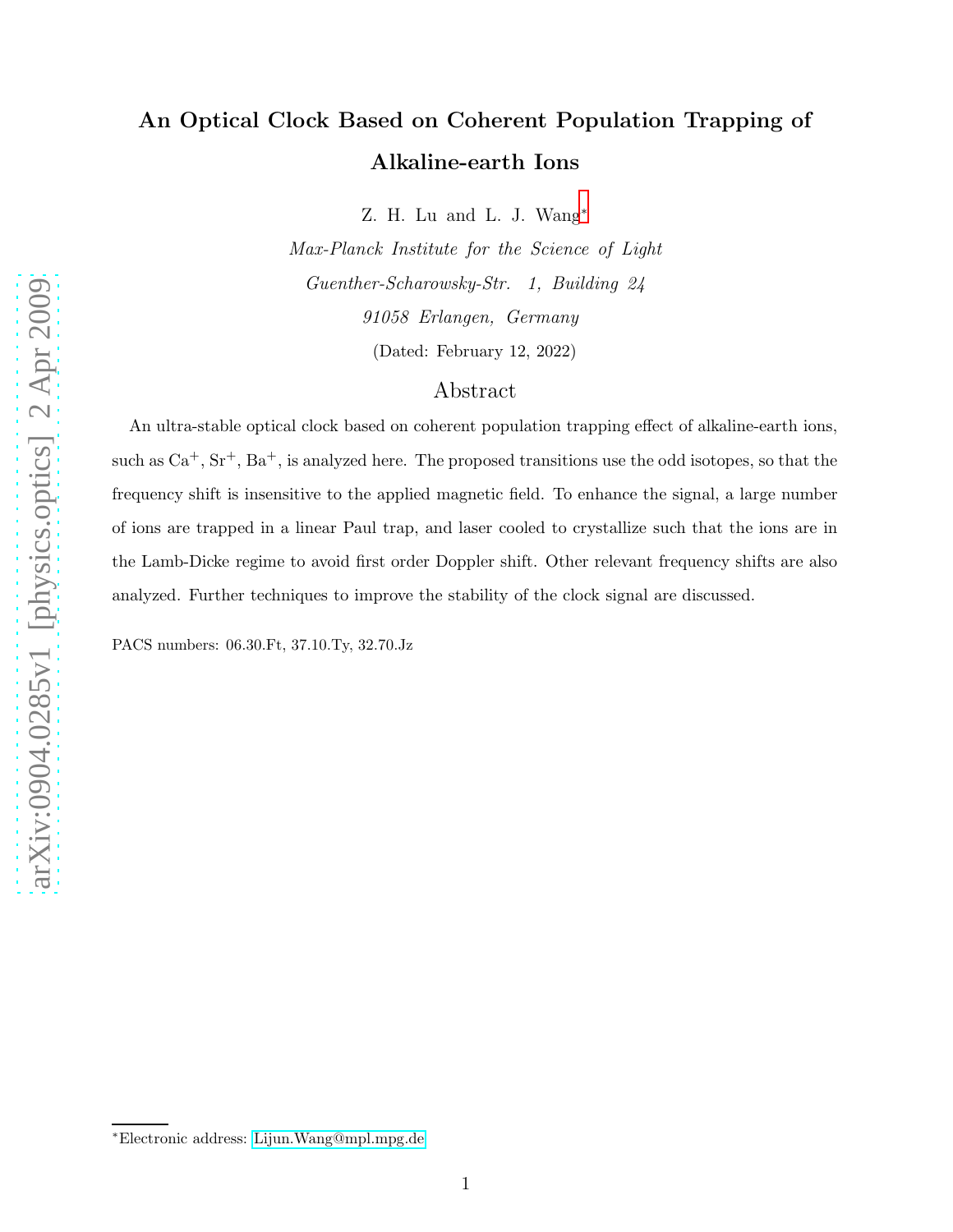Optical clocks, or atomic clocks using optical transitions, have much higher line Q comparing to microwave atomic clocks. As a consequence, optical clocks potentially can have better stability and accuracy than today's microwave atomic clocks. Many groups are working on optical clocks with the goal of realizing improved frequency standards and testing fundamental physics. Commonly, there are two ways of making an optical clock. One is based on a single, tightly trapped ion with very small systematics uncertainties. The disadvantage of this method is the intrinsically smaller signal strength. Consequently, a long sampling time will be required to realize the potential of this type of optical clocks. This problem can be alleviated by confining many neutral atoms in an optical lattice trap with much improved signal strength [\[1](#page-8-0)]. In this case, the relevant atomic levels shift equally (via AC Stark shift) in the optical lattice, at the so-called "magic wavelength." Both approaches, so far, operate in pulsed interrogation mode. Pulsed interrogation, such as "shelving," has a low duty cycle that relies heavily on the local oscillator's free-running stability. In addition, there could be complicated aliasing problems such as the Dick effect [\[3\]](#page-8-1).

In this Letter, we analyze a third approach, namely, an optical clock that operates continuously using the coherent optical trapping (CPT) transitions of a large, laser-cooled, trapped ion crystal. We consider a cloud of ions trapped in a large, linear ion trap. In this case, the ions will be cooled to sufficiently low temperature such that an ion crystal is formed. At such low temperatures ( $\sim 1 \text{ mK}$ ), the ions' secular motion amplitude is less than half of the laser wavelength, and we are in the so-called Lamb-Dicke regime [\[2\]](#page-8-2), resulting in a vanishing first-order Doppler shift. This situation is identical to the optical lattice, where an artificial optical potential is applied to confine the atoms. In the case analyzed here, simple laser cooling will crystallize and confine the ions, without the additional lattice laser. Under such conditions, it is possible to construct an optical clock on the sharp dark lines of CPT with vanishingly small systematics.

CPT, a phenomenon that is accomplished by two coherent lasers interacting in a  $\Lambda$  scheme [\[4](#page-8-3), [5](#page-8-4)], is generally observed in alkali atoms. There are many applications with CPT, including microwave atomic frequency standards [\[6](#page-8-5)] and magnetometry [\[7](#page-8-6), [8](#page-8-7)]. Narrow linewidths below 50 Hz have been realized in buffer-gas-filled vapor cells [\[9](#page-8-8), [10\]](#page-8-9). This corresponds to relative clock frequency stability as low as  $1.3 \times 10^{-12}$  for 1 s integration time. Even better stability can be expected with an optical CPT. In this Letter, we propose an optical frequency standard based on optical CPT, as shown in Fig. 1(a). The proposed scheme is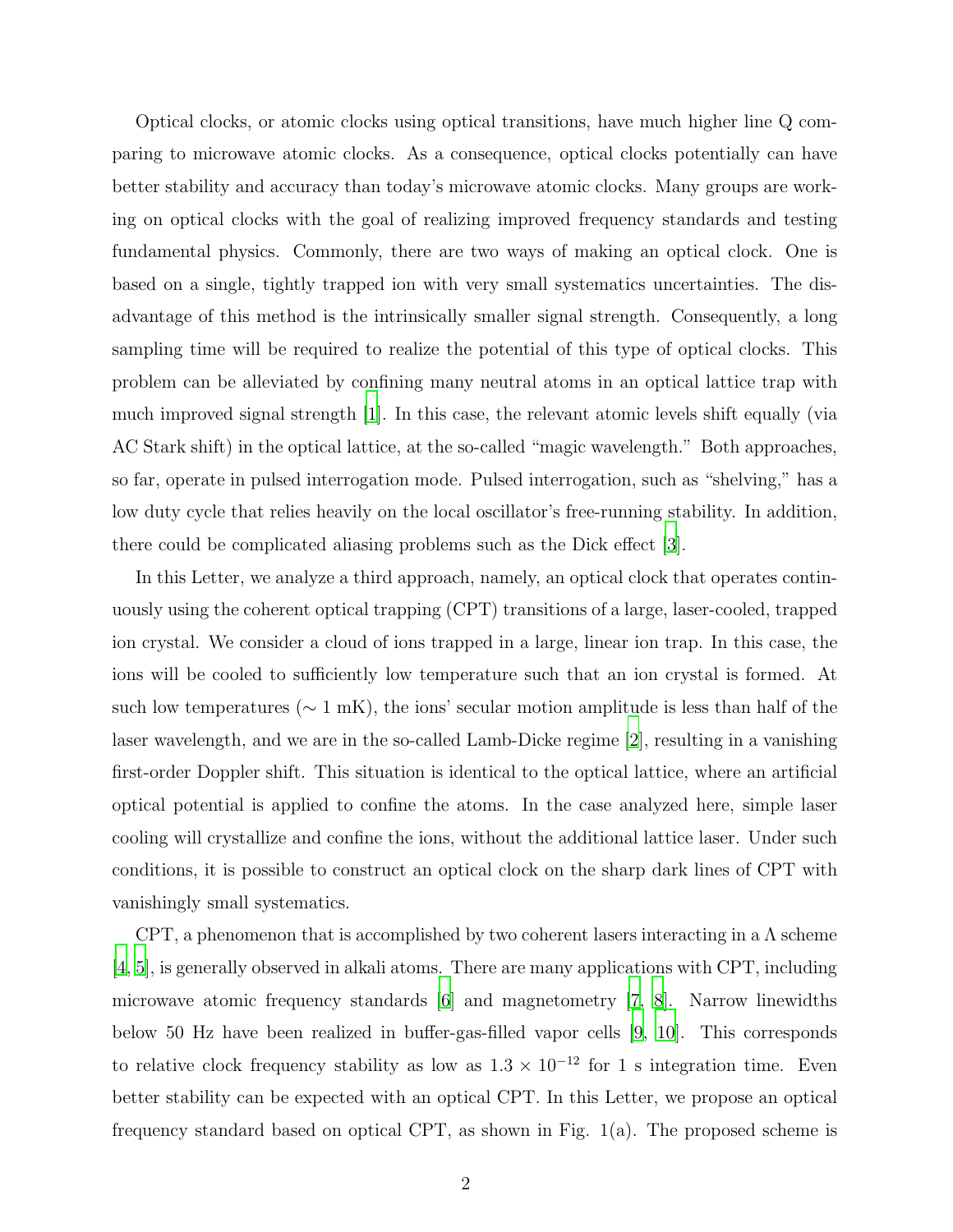applicable to alkaline-earth ions, such as  $Ca^+$ ,  $Sr^+$ , and  $Ba^+$ . But as an example, we will focus on Ba<sup>+</sup>. In the proposed scheme, two phase-locked lasers at 493 nm (green laser) and 650 nm (red laser) will interact with crystallized Barium ions, and spectrally narrow light at the exact clock frequency can be generated through frequency mixing as the frequency standard.

More specifically, odd isotope  $137Ba<sup>+</sup>$  will be chosen, and the three energy levels involved are  $|6S_{1/2}, F = 2\rangle, |6P_{1/2}, F = 1\rangle$ , and  $|5D_{3/2}, F = 0\rangle$ , as shown in Fig. 1(b). It is possible then to use circular polarized light to establish coherence between  $|6S_{1/2}, F = 2, m_F = 0\rangle$ , and  $\left|5D_{3/2}, F=0, m_F=0\right\rangle$ . The transition between  $m_F=0 \leftrightarrow m_F=0$  is chosen so that they are independent of the applied magnetic field in first order, a desirable property in frequency standards applications.

To understand the full dynamics of the proposed system under magnetic field, a twentylevel density matrix would have to be used. But the basic phenomenon that we are interested in can be understood by using a three-level model. Under the rotating wave approximation, the time evolution of the three-level atomic system coupled to the two light fields is governed by the Liouville's equation,

<span id="page-2-1"></span>
$$
\frac{d\rho}{dt} = -\frac{i}{\hbar} \left[ H, \rho \right] + L(\rho),\tag{1}
$$

where  $\rho$  is the atomic density matrix, and we have

$$
\text{Tr}[\rho] = \rho_{11} + \rho_{22} + \rho_{33} = 1. \tag{2}
$$

The system Hamiltonian is defined as

$$
H = \hbar \begin{pmatrix} \Delta_g & \Omega_{12}/2 & 0 \\ \Omega_{12}/2 & 0 & \Omega_{23}/2 \\ 0 & \Omega_{23}/2 & \Delta_r \end{pmatrix},
$$
 (3)

where  $\Delta_g = \omega_g - \omega_{12}$  and  $\Delta_r = \omega_r - \omega_{23}$  are the detunings between the green  $(|1\rangle \rightarrow |2\rangle)$  and red  $(|2\rangle \rightarrow |3\rangle)$  laser frequencies,  $\omega_g$  and  $\omega_r$ , and the atomic resonance frequencies,  $\omega_{12}$  and  $\omega_{23}$ , respectively.  $\Omega_{12}$  and  $\Omega_{23}$  are the Rabi frequencies associated with the couplings of the green laser and the red laser to atomic transitions  $|1\rangle \rightarrow |2\rangle$  and  $|2\rangle \rightarrow |3\rangle$ , respectively. The term  $L(\rho)$  includes atomic relaxation terms and laser linewidths effect, and can be written as

<span id="page-2-0"></span>
$$
L(\rho) = -\frac{1}{2} \sum_{n} (C_{n}^{\dagger} C_{n} \rho + \rho C_{n}^{\dagger} C_{n} - 2C_{n} \rho C_{n}^{\dagger}).
$$
\n(4)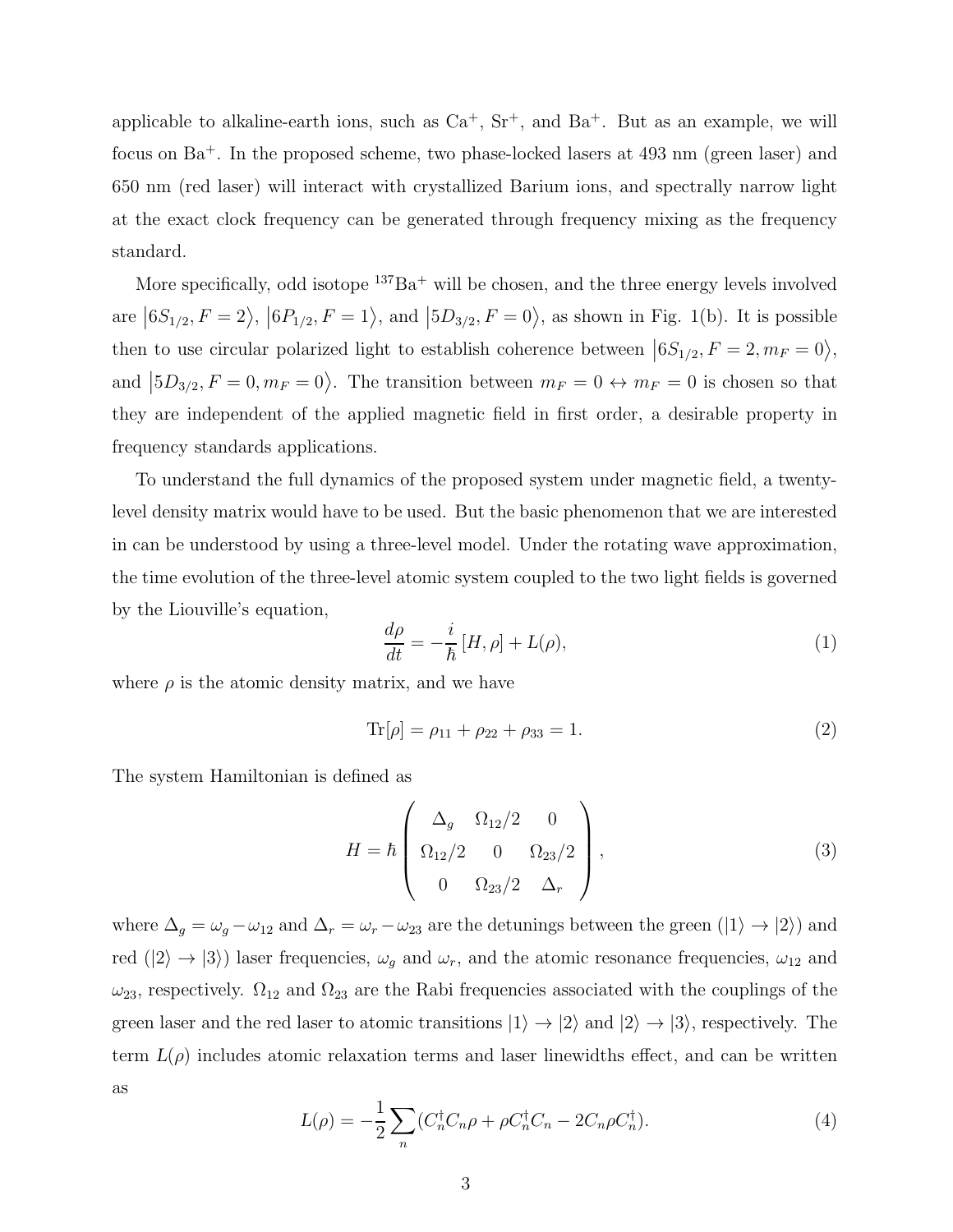Since  $5D_{3/2}$  state has a very long lifetime (80 s), we can neglect its decay to  $6S_{1/2}$  state. The decay from  $6P_{1/2}$  state to  $6S_{1/2}$  state is described by

<span id="page-3-0"></span>
$$
C_{21} = \sqrt{\Gamma_{21}} \left| 1 \right\rangle \left\langle 2 \right|,\tag{5}
$$

where  $\Gamma_{21} = 2\pi \times 15.1$  MHz. Similarly, the decay from  $6P_{1/2}$  state to  $5D_{3/2}$  state is described by

<span id="page-3-1"></span>
$$
C_{23} = \sqrt{\Gamma_{23}} \left| 3 \right\rangle \left\langle 2 \right|,\tag{6}
$$

where  $\Gamma_{23} = 2\pi \times 5.3$  MHz. The effect of laser linewidths can be introduced by

<span id="page-3-2"></span>
$$
C_g = \sqrt{2\Gamma_g} \left| 1 \right\rangle \left\langle 1 \right|,\tag{7}
$$

$$
C_r = \sqrt{2\Gamma_r} \left|3\right\rangle \left\langle 3\right|.\tag{8}
$$

Here,  $\Gamma_g$  and  $\Gamma_r$  denote the laser linewidths of the green and red lasers, respectively. Substituting Eq.  $(5)$ , Eq.  $(6)$ , Eq.  $(7)$ , and Eq.  $(8)$  to Eq.  $(4)$ , we obtain the Liouvillian matrix  $L(\rho),$ 

$$
L(\rho) = \begin{pmatrix} \Gamma_{21}\rho_{22} & -(\Gamma_{21} + \Gamma_{23} + 2\Gamma_g)\rho_{12}/2 & -(\Gamma_g + \Gamma_r)\rho_{13} \\ -(\Gamma_{21} + \Gamma_{23} + 2\Gamma_g)\rho_{21}/2 & -(\Gamma_{21} + \Gamma_{23})\rho_{22} & -(\Gamma_{21} + \Gamma_{23} + 2\Gamma_r)\rho_{23}/2 \\ -(\Gamma_g + \Gamma_r)\rho_{31} & -(\Gamma_{21} + \Gamma_{23} + 2\Gamma_r)\rho_{32}/2 & \Gamma_{23}\rho_{22} \end{pmatrix} .
$$
\n(9)

Under stationary condition where  $\dot{\rho} = 0$ , Eq. [\(1\)](#page-2-1) can be solved to obtain the resonance fluorescence excitation spectrum under different detunings. When  $\Delta_g = \Delta_r$ , a CPT dark line will appear, as shown in [\[11,](#page-8-10) [12,](#page-8-11) [13\]](#page-8-12). The linewidth of the dark line depends on laser linewidths and laser power. If we neglect the effect of laser linewidths, then the CPT linewidth at optical resonance is

$$
\Delta \nu = \frac{\gamma}{\pi \sqrt{1+S}} \sqrt{(1+3S+\frac{\Gamma}{\gamma}S^*)(1+\frac{\Gamma}{\gamma}S^*)} \ . \tag{10}
$$

Here,  $\gamma$  is the decay rate of the  $5D_{3/2}$  state,  $\Gamma = \Gamma_{21} + \Gamma_{23}$ , and S and S<sup>\*</sup> are two saturation parameters,

$$
S = \frac{\Omega_{12}^2 \Omega_{23}^2}{\Omega_{12}^2 + \Omega_{23}^2} \frac{4}{\Gamma^2} \,, \tag{11}
$$

$$
S^* = \frac{\Omega_{12}^2 + \Omega_{23}^2}{4\Gamma^2} \,. \tag{12}
$$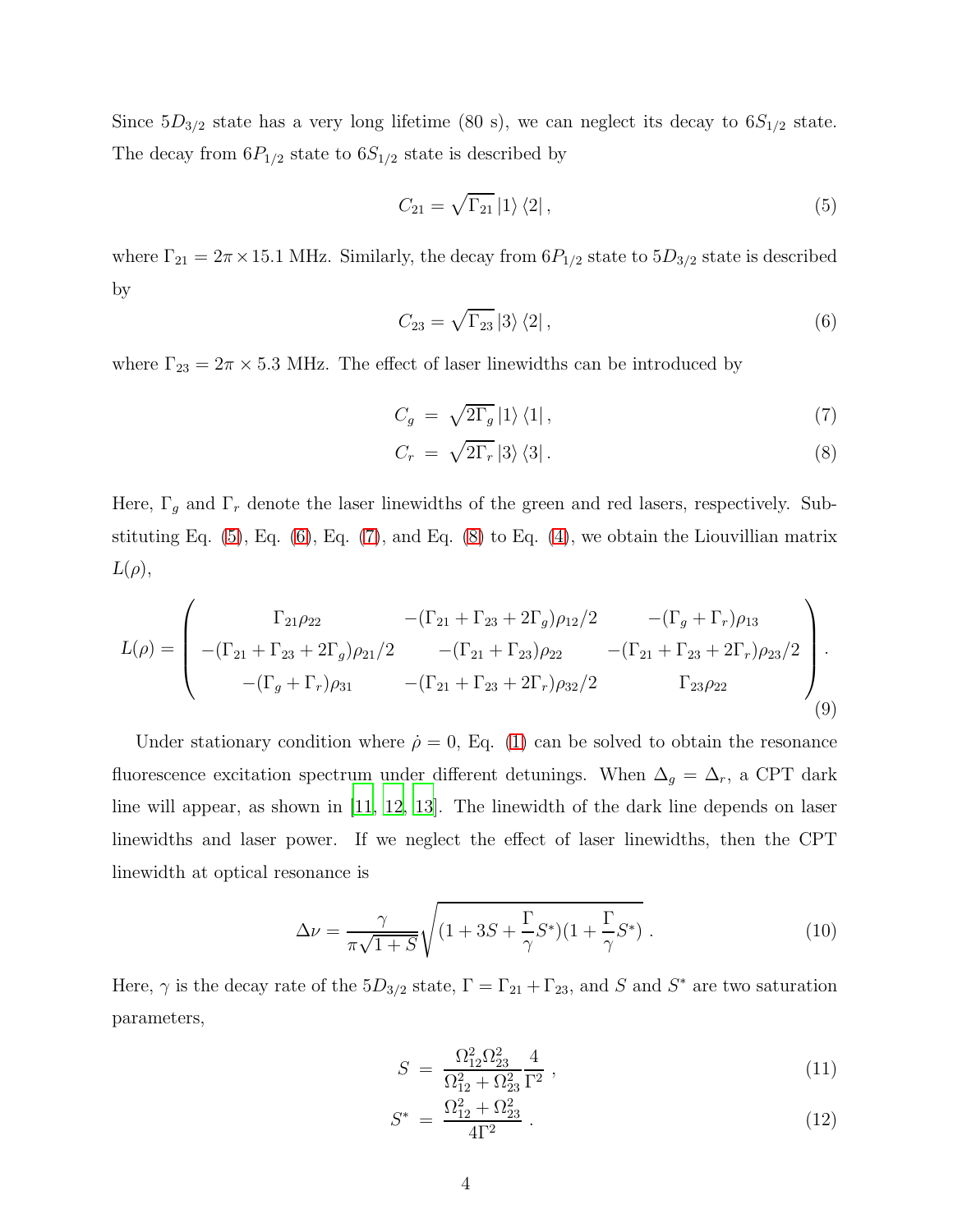At zero laser powers, the CPT linewidth is limited by the decay rate of the  $5D_{3/2}$  state at 2 mHz. More realistic value of ∼ 10 Hz can be achieved with reasonable laser powers. As an example, using  $\Omega_{12}/2\pi = \Omega_{23}/2\pi = 10$  kHz, the calculated linewidth is 5 Hz, as shown in Fig.  $2(a)$ . Experimentally, the peak of this dip can be locked by dithering the driving frequency of an AOM that is used to scan the repump laser frequency. Assuming  $10^6$  ions with  $1\%$  collection efficiency, we can achieve a PMT counting rate of around 10 kHz, from which we can estimate that the proposed frequency standard has stability of better than  $10^{-16}$  in 1 s in the shot-noise-limited photon counting situation.

At this moment, it is worthwhile to estimate all systematic frequency shifts of the proposed clock transitions. In second-order perturbation theory, the light shift of state  $|k, m\rangle$ under light beam of frequency  $\omega$ , electric field strength E, and polarization  $\hat{\epsilon}$  can be calculated as

$$
\Delta\nu_{k,m} = \frac{1}{4} \frac{E^2}{h} \sum_{k',m',\pm\omega} \frac{|\langle k,m|\hat{\epsilon}\cdot e\vec{r}|k',m'\rangle|^2}{W_k - W_{k'} \pm \hbar\omega}.
$$
\n(13)

Here, k stands for atomic quantum number  $nJF$ , and  $W_k$  is the unperturbed energy of level k. The sums extend over continuum states. In our case, for  $|6S_{1/2}, F = 2\rangle$  state, the main light shift contributions come from the near-resonant transition light of 493 nm connecting  $|6S_{1/2}, F = 2\rangle$  to  $|6P_{1/2}, F = 1\rangle$  and  $|6P_{1/2}, F = 2\rangle$  states; for  $|5D_{3/2}, F = 0\rangle$  state, the main light shift contributions come from the near-resonant transition light of 650 nm connecting  $\ket{5D_{3/2}, F=0}$  to  $\ket{6P_{1/2}, F=1}$  state. As a consequence, we can estimate the light shift of the  $|6S_{1/2}, F = 2\rangle$  state under right-circular polarized light as

<span id="page-4-0"></span>
$$
\Delta \nu_{6S} = \frac{4\pi \Omega_{12}^2}{3\epsilon_0 \lambda_g^3 \Gamma_{21}} \left[ \frac{\left| \left\langle 6S_{1/2}, F = 2, m = 0 | \mu_1^1 | 6P_{1/2}, F' = 1, m' = 1 \right\rangle \right|^2}{\hbar \Delta_g} + \frac{\left| \left\langle 6S_{1/2}, F = 2, m = 0 | \mu_1^1 | 6P_{1/2}, F' = 2, m' = 1 \right\rangle \right|^2}{\hbar (\Delta_g - \delta_P)}, \tag{14}
$$

where  $\delta_P/2\pi = 1488$  MHz is the  $6P_{1/2}$  state energy hyperfine splitting. Here, we have used the fact that

$$
I_g = \frac{1}{2} c \epsilon_0 E_g^2
$$
  
= 
$$
\frac{8\pi}{3} \frac{ch}{\lambda_g^3 \Gamma_{21}} \Omega_{12}^2.
$$
 (15)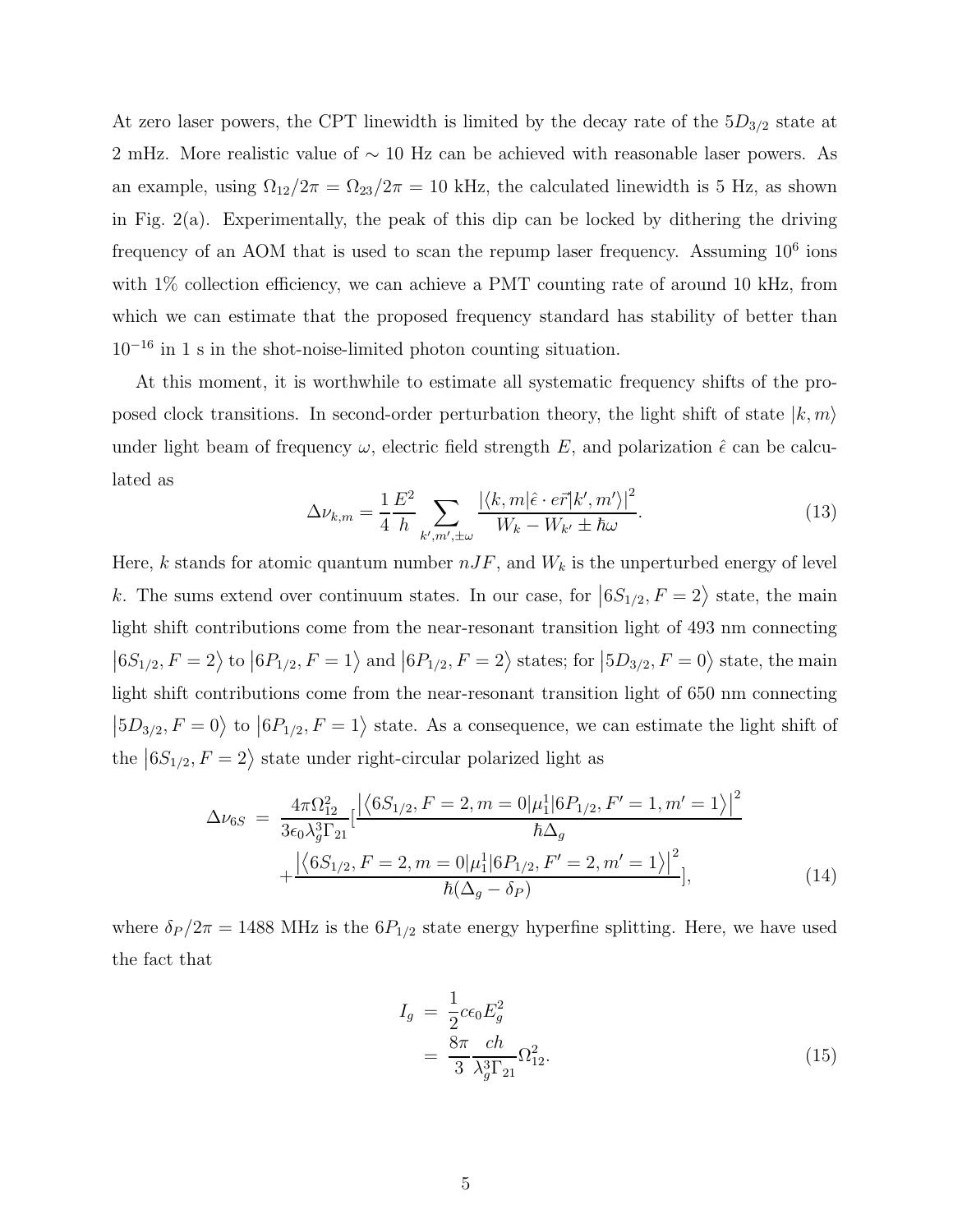The two matrix elements in Eq. [\(14\)](#page-4-0) can be calculated as

$$
\left| \left\langle 6S_{1/2}, F = 2, m = 0 | \mu_1^1 | 6P_{1/2}, F' = 1, m' = 1 \right\rangle \right| = \frac{1}{2\sqrt{6}} \mu_g,
$$
\n(16)

$$
\left| \left\langle 6S_{1/2}, F = 2, m = 0 | \mu_1^1 | 6P_{1/2}, F' = 2, m' = 1 \right\rangle \right| \ = \ \frac{1}{2\sqrt{2}} \mu_g,\tag{17}
$$

where the reduced matrix element  $\mu_g = |\langle 6S_{1/2} || \mu^1 || 6P_{1/2} \rangle | = 8.43$  Debye. Similarly, the light shift of the  $|5D_{3/2}, F=0\rangle$  state under right-circular polarized light is

$$
\Delta\nu_{5D} = \frac{4\pi\Omega_{23}^2}{3\epsilon_0\lambda_r^3\Gamma_{23}} \frac{\left|\left\langle 5D_{3/2}, F = 0, m = 0|\mu_1^1|6P_{1/2}, F' = 1, m' = 1\right\rangle\right|^2}{\hbar\Delta_r},\tag{18}
$$

where

$$
\left| \left\langle 5D_{3/2}, F = 0, m = 0 | \mu_1^1 | 6P_{1/2}, F' = 1, m' = 1 \right\rangle \right| = \frac{1}{2\sqrt{3}} \mu_r,\tag{19}
$$

with the reduced matrix element  $\mu_r = |\langle 5D_{3/2} || \mu^1 || 6P_{1/2} \rangle| = 7.64$  Debye. By adjusting the relative intensities of the green and red lasers, it is possible to suppress the light shift to a negligible level. For example, using the parameters of Fig. 2(b), with  $\Omega_{12}/2\pi = 14$  kHz and  $\Omega_{23}/2\pi=10$  kHz, the total light shift can be calculated as

$$
\Delta\nu_{LS} = \Delta\nu_{5D} - \Delta\nu_{6S} = -4.8 \text{ mHz}.
$$
\n(20)

This value can be further decreased if we choose greater detunings. With the parameters of Fig. 2(b), the transition linewidth is increased, but the signal strength is similarly increased, so the resulting clock stability is still effectively the same.

For the proposed clock transition, the first-order Zeeman shift is zero, and the quadrupole DC-Stark shift due to stray electric field gradients is also zero in first-order. The accuracy of the proposed frequency standard is primarily limited by second-order Doppler shift, secondorder Zeeman shift, blackbody Stark shift, and quadrupole AC-Stark shift.

The second-order Doppler shift can be estimated as

$$
\frac{\Delta \nu_D}{\nu} = -\frac{\langle v^2 \rangle}{2c^2} = -(2\langle n \rangle + 1) \frac{\hbar \omega_s}{4Mc^2}.
$$
\n(21)

Assuming a secular frequency  $\omega_s/2\pi = 0.1$  MHz, and the mean occupation number  $\langle n \rangle =$ 100, the second-order Doppler shift can be estimated to be  $-1.65 \times 10^{-19}$ . Using Breit-Rabi formula [\[14\]](#page-8-13), the second-order Zeeman shift can be calculated as

$$
\frac{\Delta \nu_{Zeeman}}{\nu} = \frac{\Delta_{5D,F=0,m=0} - \Delta_{6S,F=2,m=0}}{\nu} = (-7.55 \times 10^{-11}/G^2)B^2.
$$
 (22)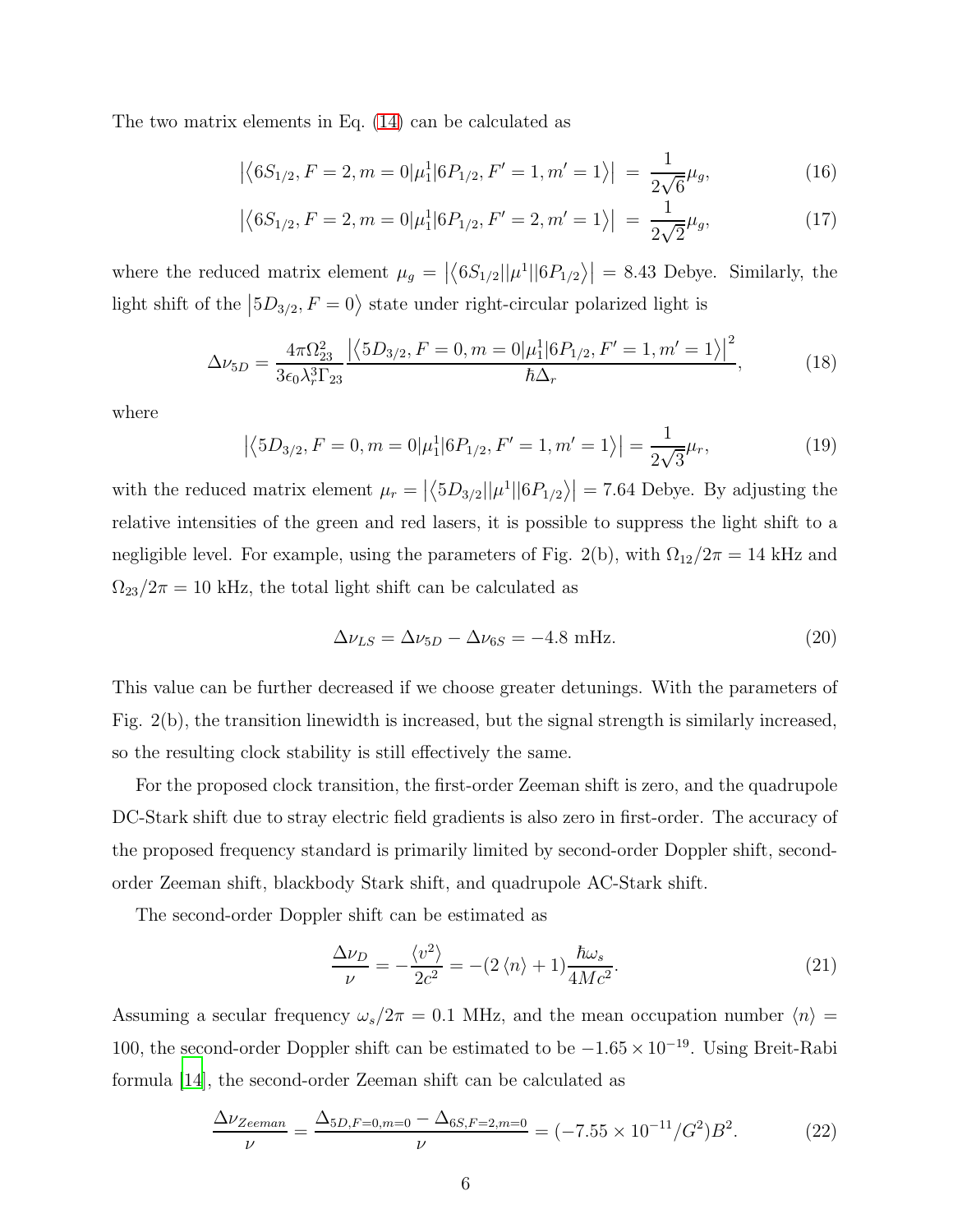With an applied 1 mG magnetic field and a 0.1 mG stability, the second-order Zeeman shift is  $-7.55 \times 10^{-17}$  with a relative uncertainty of  $7.55 \times 10^{-18}$ . The blackbody Stark shift can be calculated as

$$
\frac{\Delta \nu_{BB}}{\nu} = \frac{\Delta_{BB,5D} - \Delta_{BB,6S}}{\nu} = 6.37 \times 10^{-17} (V/cm)^{-2} \left\langle E^2 \right\rangle. \tag{23}
$$

Here the time averaged electric field is [\[15](#page-8-14)]

$$
\langle E^2 \rangle = (8.319 \text{ V/cm})^2 \left(\frac{T}{300 \text{ K}}\right)^4. \tag{24}
$$

At 300 K room temperature, we can estimate the blackbody Stark shift to be  $-5.1 \times 10^{-15}$ . With a temperature stability of 1 <sup>o</sup>C, we estimate an uncertainty of the shift at  $6.8 \times 10^{-17}$ . The  $6S_{1/2}$  quadrupole AC-Stark shift is zero, while  $5D_{3/2}$  quadrupole AC-Stark shift is estimated to be 0.2 mHz if we assume 1 mm trap size and 200 V rf voltage, so the final quadrupole AC-Stark shift is

$$
\frac{\Delta \nu_{Stark}}{\nu} = \frac{\Delta_{Stark,5D}}{\nu} = 1.37 \times 10^{-18}.\tag{25}
$$

Hence, we can see that the dominant systematics is due to blackbody Stark shift. However, its influence on clock stability can be eliminated by better control of the surrounding temperature variation.

In order to realize the proposed frequency standard, there are several practical issues that need to be dealt with. First, the CPT process connect  $|6S_{1/2}, F = 2\rangle, |6P_{1/2}, F = 1\rangle$ , and  $\left|5D_{3/2}, F = 0\right\rangle$  states, but  $\left|6P_{1/2}, F = 1\right\rangle$  can also decay to  $\left|6S_{1/2}, F = 1\right\rangle$ ,  $\left|5D_{3/2}, F = 1\right\rangle$ , and  $\ket{5D_{3/2}, F=2}$  states. This problem can be solved by using another set of auxiliary cooling and repumping lasers to close the pumping cycle. Second, since we use circular polarized light, atoms are optically pumped to a Zeeman sublevel of  $|6S_{1/2}, F = 2\rangle$  that is not involved in the CPT process. This effect has consequences on the observed signal amplitude. To fully account for this effect, an effective four level model would have to be used [\[16\]](#page-8-15). This effect of optical pumping can be reduced by using a double lambda scheme [\[17](#page-8-16), [18](#page-8-17)]. Finally, in order for the proposed CPT scheme to work, the laser linewidths need to be stabilized to the Hz level. This is readily achievable with current development of ultrastable high finesse reference cavities [\[19,](#page-8-18) [20,](#page-8-19) [21,](#page-8-20) [22\]](#page-8-21). Also, precise relative phase coherence between the green and red lasers are required. This can be achieved by locking a frequency comb to one of the laser, serving as the master laser, and phase-lock another laser to the frequency comb with a tunable frequency offset.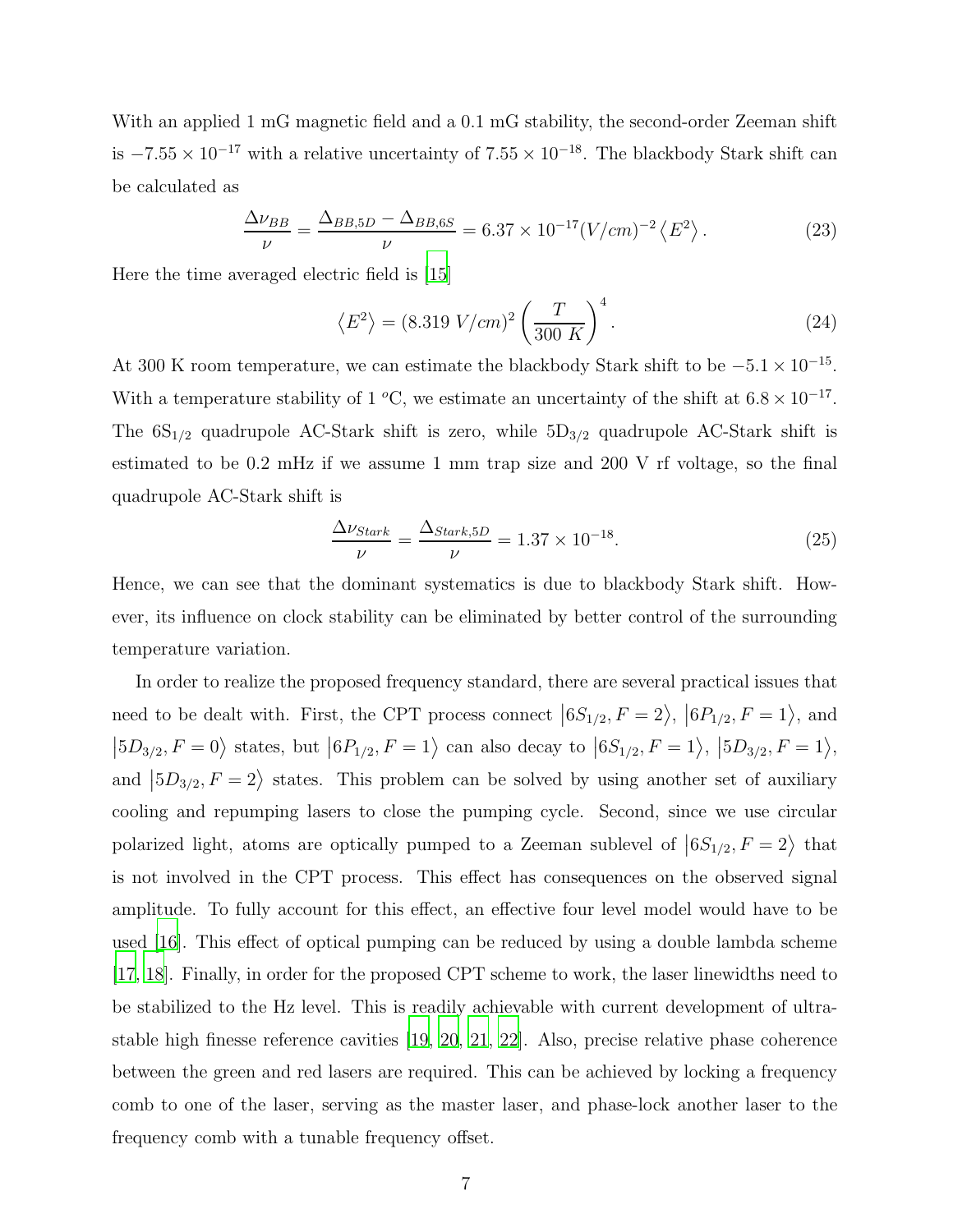To further improve the stability of the frequency standard, we need to further decrease the CPT linewidth and increase the signal strength. This is difficult to do in continuous CPT due to optical power saturation. An alternative method to overcome this limit is to generate optical CPT pulses to observe Ramsey fringes [\[23](#page-9-0), [24\]](#page-9-1). With this method, the signal strength can be increased greatly, while the Ramsey fringe widths are dependent only on the transit time  $T$  between the interaction zones as  $1/2T$ . This time domain Ramsey method has been demonstrated in microwave CPT [\[25](#page-9-2), [26,](#page-9-3) [27](#page-9-4)], and we believe it will also work for optical CPT.

In conclusion, we propose and analyze in details an ultra-stable optical frequency standard based on optical CPT. The proposed frequency standard can work in the continuouswave mode and has a frequency stability at the  $10^{-16}$  level, with very favorable systematics uncertainties. Even better stability can be achieved with Ramsey CPT methods.

ZHL acknowledges fellowship support from Alexander von Humboldt Foundation.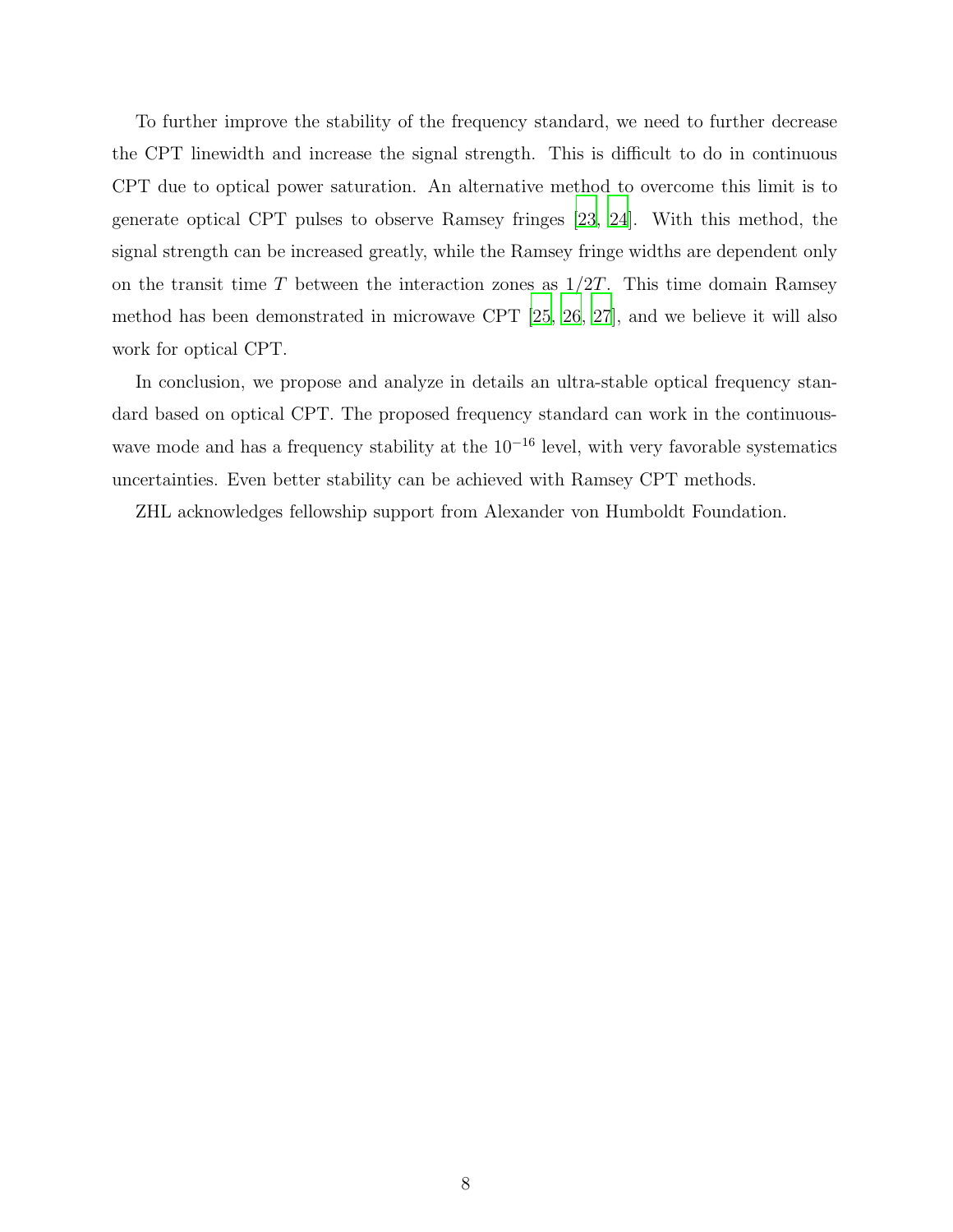- <span id="page-8-0"></span>[1] H. Katori, M. Takamoto, V. G. Pal'chikov, and V. D. Ovsiannikov, Phys. Rev. Lett. 91, 173005 (2003).
- <span id="page-8-2"></span><span id="page-8-1"></span>[2] R. H. Dicke, Phys. Rev. 89, 472 (1953).
- [3] A. Quessada, R. P. Kovacich, I. Courtillot, A. Clairon, G. Santarelli, and P. Lemonde, J. Opt. B 5, S150 (2003).
- <span id="page-8-4"></span><span id="page-8-3"></span>[4] G. Alzetta, A. Gozzini, M. Moi, and G. Orriols, Nuovo Cimento B 36, 5 (1976).
- <span id="page-8-5"></span>[5] E. Arimondo, Prog. Opt. 35, 257 (1996).
- <span id="page-8-6"></span>[6] J. Vanier, Appl. Phys. B 81, 421 (2005).
- <span id="page-8-7"></span>[7] M. O. Scully and M. Fleischhauer, Phys. Rev. Lett. 69, 1360 (1992).
- [8] A. Nagel, L. Graf, A. Naumov, E. Mariotti, V. Biancalana, D. Meschede, and R. Wynands, Europhys. Lett. 44, 31 (1998).
- <span id="page-8-8"></span>[9] S. Brandt, A. Nagel, R. Wynands, and D. Meschede, Phys. Rev. A 56, R1063 (1997).
- <span id="page-8-10"></span><span id="page-8-9"></span>[10] M. Merimaa, J. Lindvall, I. Tittonen, and E. Ikonen, J. Opt. Soc. Am. B 20, 273 (2003).
- <span id="page-8-11"></span>[11] G. Janik, W. Nagourney, and H. Dehmelt, J. Opt. Soc. Am. B 2, 1251 (1985).
- [12] I. Siemers, M. Schubert, R. Blatt, W. Neuhauser, and P. E. Toschek, Europhys. Lett. 18, 139 (1992).
- <span id="page-8-12"></span>[13] Y. Stalgies, I. Siemers, B. Appasamy, and P. E. Toschek, J. Opt. Soc. Am. B 15, 2505 (1998).
- <span id="page-8-13"></span>[14] N. F. Ramsey, Molecular Beams (Oxford University Press, London, 1956).
- <span id="page-8-15"></span><span id="page-8-14"></span>[15] W. M. Itano, L. L. Lewis, and D. J. Wineland, Phys. Rev. A 25, 1233 (1982).
- [16] J. Vanier, M. W. Levine, D. Janssen, and M. Delaney, Phys. Rev. A 67, 065801 (2003).
- <span id="page-8-16"></span>[17] L. Windholz, Phys. Scr. **T95**, 81 (2001).
- <span id="page-8-17"></span>[18] Y.-Y. Jau, E. Miron, A. B. Post, N. N. Kuzma, and W. Happer, Phys. Rev. Lett. 93, 160802  $(2004).$
- <span id="page-8-18"></span>[19] H. Stoehr, F. Mensing, J. Helmcke, and U. Sterr, Opt. Lett. 31, 735 (2006).
- <span id="page-8-19"></span>[20] A. D. Ludlow, X. Huang, M. Notcutt, T. Zanon-Willette, S. M. Foreman, M. M. Boyd, S. Blatt, and J. Ye, Opt. Lett. 32, 641 (2007).
- <span id="page-8-20"></span>[21] J. Alnis, A. Matveev, N. Kolachevsky, Th. Udem, and T. W. H¨ansch, Phys. Rev. A 77, 053809 (2008).
- <span id="page-8-21"></span>[22] T. Liu, Y. N. Zhao, V. Elman, A. Stejskal, and L. J. Wang, Opt. Lett. 34, 190 (2009).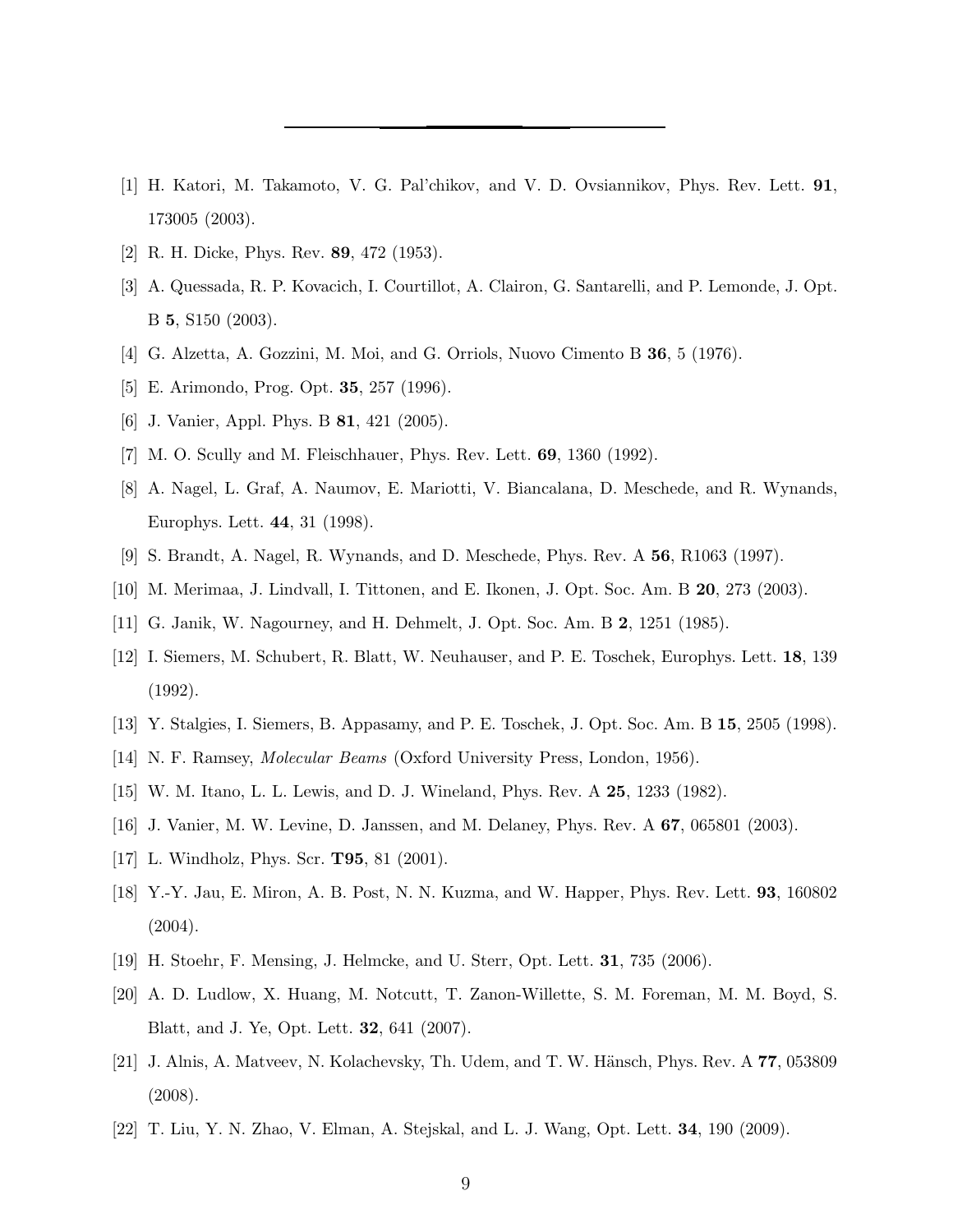- <span id="page-9-0"></span>[23] J. E. Thomas, S. Ezekiel, C. C. Leiby, Jr., R. H. Picard, and C. R. Willis, Opt. Lett. 6, 298 (1981).
- <span id="page-9-1"></span>[24] J. E. Thomas, P. R. Hemmer, S. Ezekiel, C. C. Leiby, Jr., R. H. Picard, and C. R. Willis, Phys. Rev. Lett. 48, 867 (1982).
- <span id="page-9-2"></span>[25] T. Zanon, S. Trémine, S. Guérandel, E. de Clercq, D. Holleville, N. Dimarcq, and A. Clairon, IEEE Trans. Instrum. Meas. 54, 776 (2005).
- <span id="page-9-3"></span>[26] T. Zanon, S. Guerandel, E. de Clercq, D. Holleville, N. Dimarcq, and A. Clairon, Phys. Rev. Lett. 94, 193002 (2005).
- <span id="page-9-4"></span>[27] S. Guérandel, T. Zanon, N. Castagna, F. Dahes, E. de Clercq, N. Dimarcq, and A. Clairon, IEEE Trans. Instrum. Meas. 56, 383 (2007).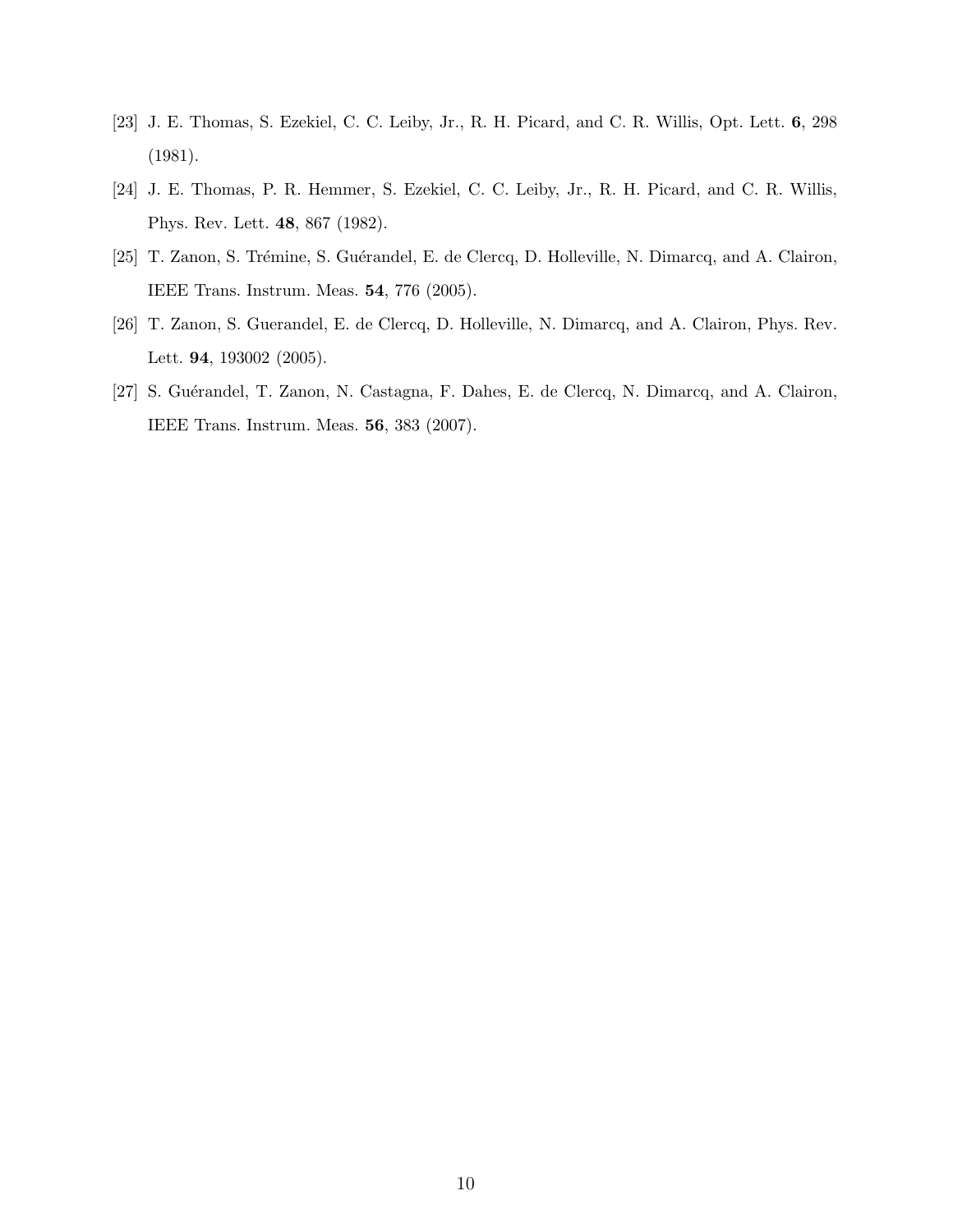

FIG. 1: (Color online) (a) Energy level structure and optical couplings of the three-level atomic system for making a CPT frequency standard. (b) Energy level structure of odd isotope Barium ion.